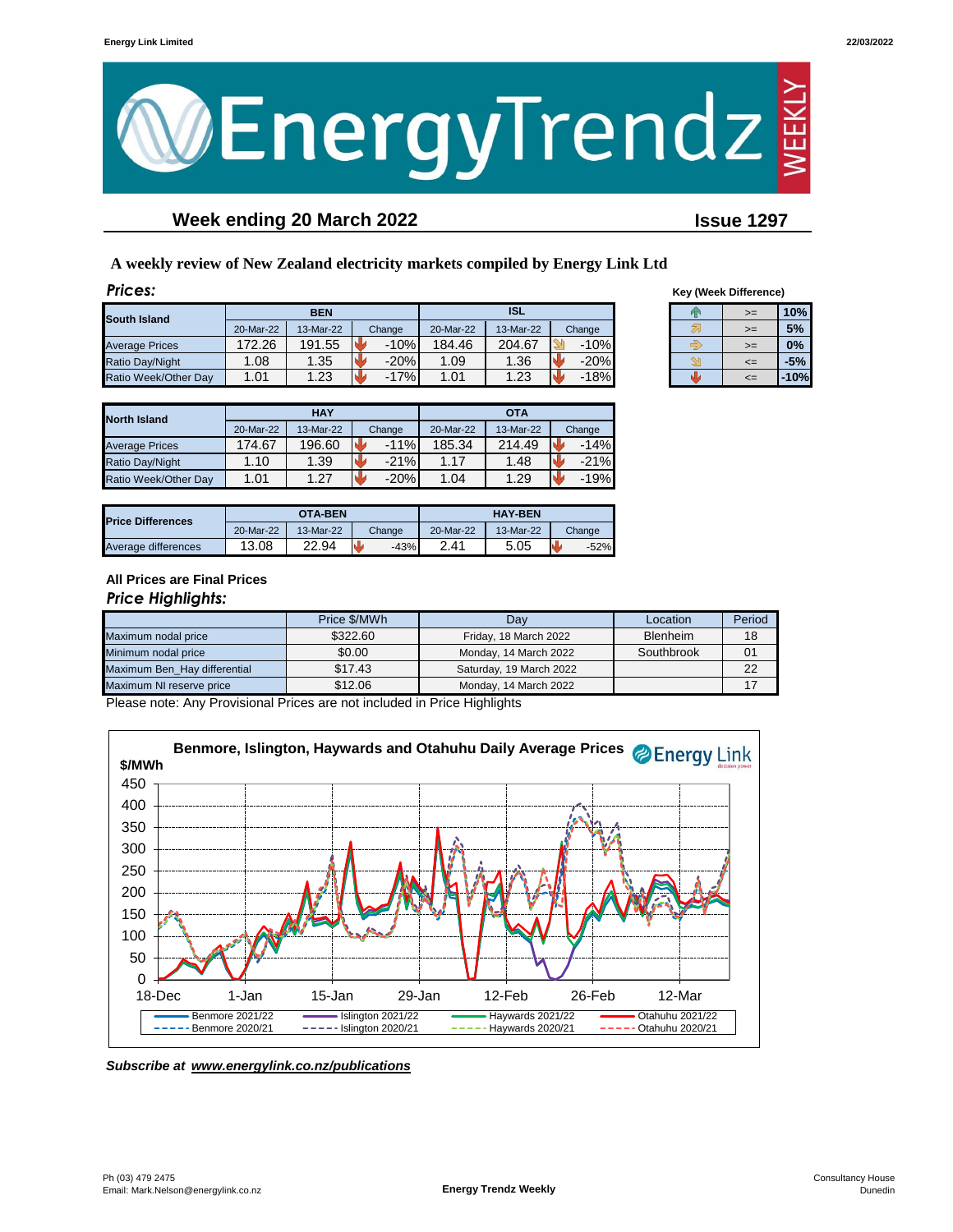## *Average Wholesale Spot Prices*

| Date       | Benmore (\$/MWh) |              | Islington (\$/MWh) |              | Haywards (\$/MWh) |              | Otahuhu (\$/MWh) |              |
|------------|------------------|--------------|--------------------|--------------|-------------------|--------------|------------------|--------------|
|            | Dav              | <b>Night</b> | Day                | <b>Night</b> | Dav               | <b>Night</b> | Day              | <b>Night</b> |
| 20/03/2022 | 175.45           | 156.21       | 189.07             | 165.01       | 176.63            | 155.98       | 184.67           | 158.47       |
| 19/03/2022 | 172.64           | 170.64       | 186.09             | 181.05       | 179.93            | 170.92       | 190.68           | 168.32       |
| 18/03/2022 | 186.91           | 172.30       | 200.11             | 182.60       | 192.41            | 172.79       | 204.40           | 175.98       |
| 17/03/2022 | 180.10           | 171.37       | 193.32             | 181.64       | 184.05            | 171.01       | 199.59           | 174.90       |
| 16/03/2022 | 178.43           | 159.98       | 191.67             | 170.31       | 181.16            | 156.95       | 198.58           | 160.56       |
| 15/03/2022 | 168.88           | 157.48       | 182.37             | 167.53       | 171.28            | 156.63       | 188.88           | 160.62       |
| 14/03/2022 | 172.15           | 160.34       | 185.15             | 170.04       | 177.20            | 158.38       | 197.82           | 164.08       |

*Note: Night: 00:00 – 08:00 and Day 08:00 – 24:00*

| Indicator (\$/MWh)                                   | <b>Benmore</b> | <b>Movement</b> | Islington | <b>Movement</b> | <b>Haywards</b> | <b>Movement</b> | Otahuhu | Movement |
|------------------------------------------------------|----------------|-----------------|-----------|-----------------|-----------------|-----------------|---------|----------|
| Average February 22 Price                            | 109.94         |                 | 116.95    |                 | 145.28          |                 | 159.43  |          |
| Average March 22 Price                               | 177.26         |                 | 189.42    |                 | 180.86          |                 | 194.30  |          |
| 4 Week Moving Average Price                          | 154.97         | 23.8%           | 165.41    | 24.1%           | 172.31          | 7.9%            | 185.97  | 7.5%     |
| <b>Weekly Average Price</b>                          | 172.26         | $-10.1%$        | 184.46    | $-9.9%$         | 174.67          | $-11.2%$        | 185.34  | $-13.6%$ |
| <b>Weekday Day Average Price</b>                     | 177.30         | $-20.9%$        | 186.78    | $-19.1%$        | 181.22          | $-22.5%$        | 197.85  | $-24.1%$ |
| <b>Weekday Night Average Price</b>                   | 164.29         | 3.8%            | 169.29    | 7.0%            | 163.15          | 1.9%            | 167.23  | 0.3%     |
| <b>Weekend Day Average Price</b>                     | 174.05         | 0.4%            | 193.10    | $-5.1%$         | 178.28          | 2.2%            | 187.67  | $-1.2%$  |
| <b>Weekend Night Average Price</b>                   | 163.42         | 10.1%           | 181.83    | 3.6%            | 163.45          | 12.3%           | 163.39  | 7.2%     |
| Day - Night Differential                             | 1.08           | $-20.3%$        | 1.09      | $-20.1%$        | 1.10            | $-20.6%$        | 1.17    | $-20.6%$ |
| Weekday - Weekend Differential                       | 1.01           | $-17.2%$        | 1.01      | $-17.8%$        | 1.01            | $-20.4%$        | 1.04    | $-19.2%$ |
| Note: Movement represents difference from last week. |                |                 |           |                 |                 |                 |         |          |

### *Storage: (as at last Thursday)*

Total Storage decreased to 2999 GWh.

NI storage decreased by 10 % to 343 GWh while SI storage decreased by 5% to 2655 GWh.

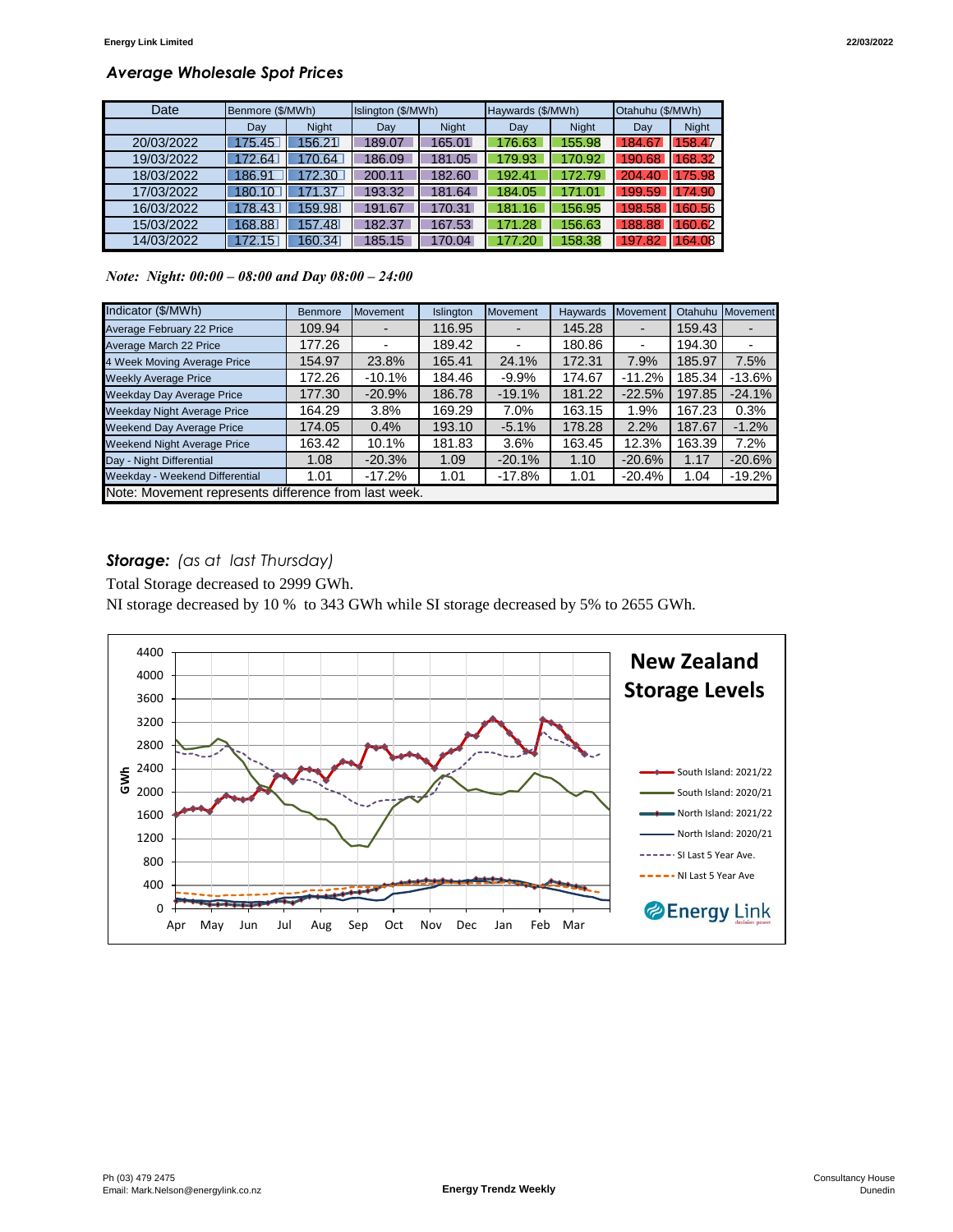#### *Generation:*



#### *Average Generation Market Share <sup>1</sup>*

| Contact | <b>Mercury</b> | Genesis | $\cdots$<br>Meridian | rustpower | Other   |
|---------|----------------|---------|----------------------|-----------|---------|
| (21%)   | (21%)          | (17%)   | (33%)                | (2%)      | 6% (5%) |
| 20%     | 22%            | 7%      | 33%                  | 2%        |         |

<sup>1</sup> Generation market share figures are based on SCADA data. The number in brackets represents the generation market share % from the previous week.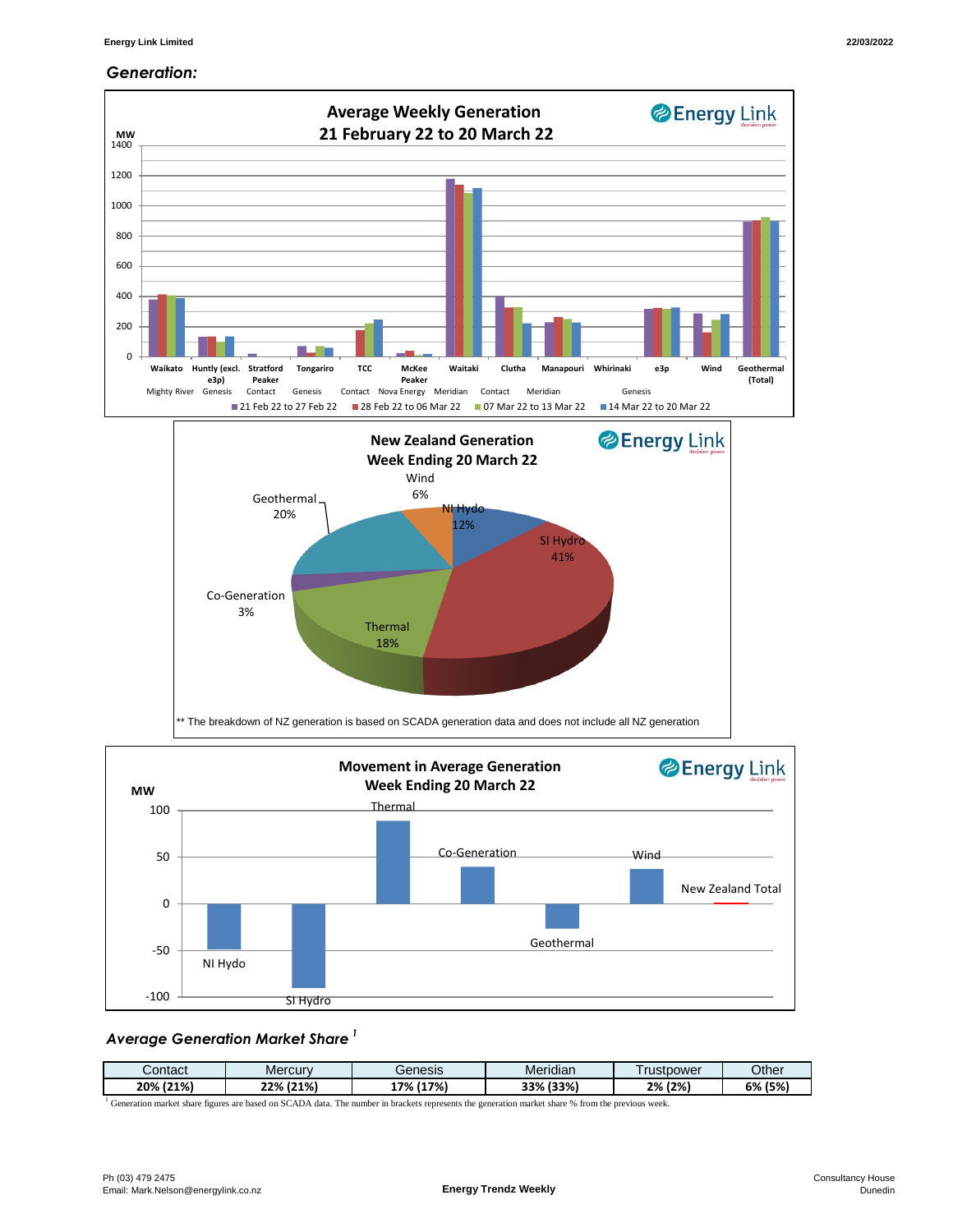



Demand data based on un-reconciled SCADA data.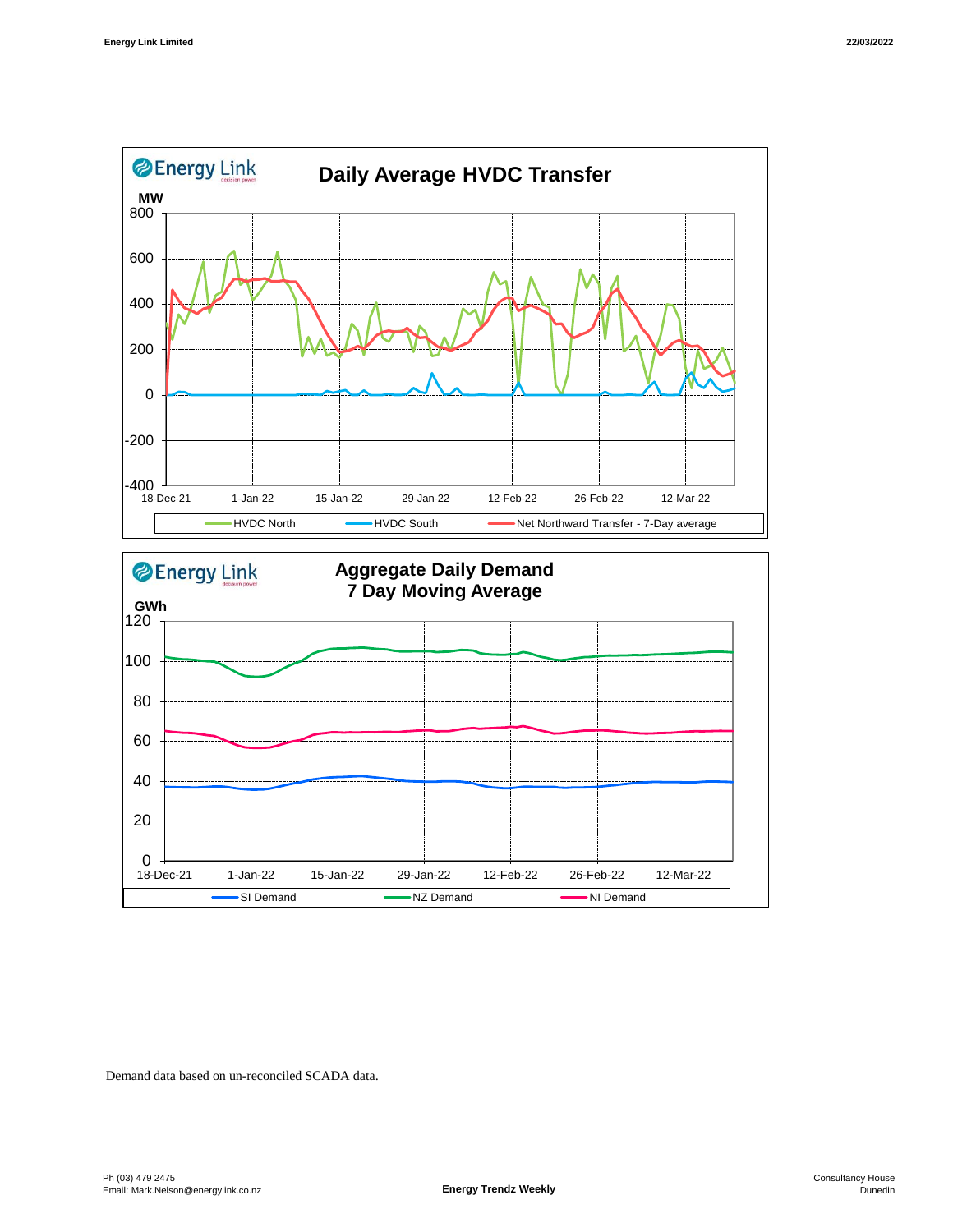## *ASX Electricity Futures*

The **Australian Securities Exchange (ASX)** listed Base Load Electricity Futures, Strip Futures and Calendar year Strip Options for two grid reference points (Otahuhu and Benmore) in the New Zealand electricity market in July 2009. The ASX New Zealand Electricity Futures contracts are cash settled using the arithmetic average of halfhourly prices at the designated node over the period of a calendar quarter.

The two charts below display the price movements of the front quarter futures contract during the current quarter and for the four quarters prior to the current quarter. Also shown is the volume of contracts traded, the relevant spot price and the spot average price over the quarter during the time when each contract was the front quarter contract.



shows the most recent transactions for all currently traded futures contracts at both the BEN & OTA nodes. For comparison these prices are mapped against the prices for the same contracts four weeks prior to the current Market Review.